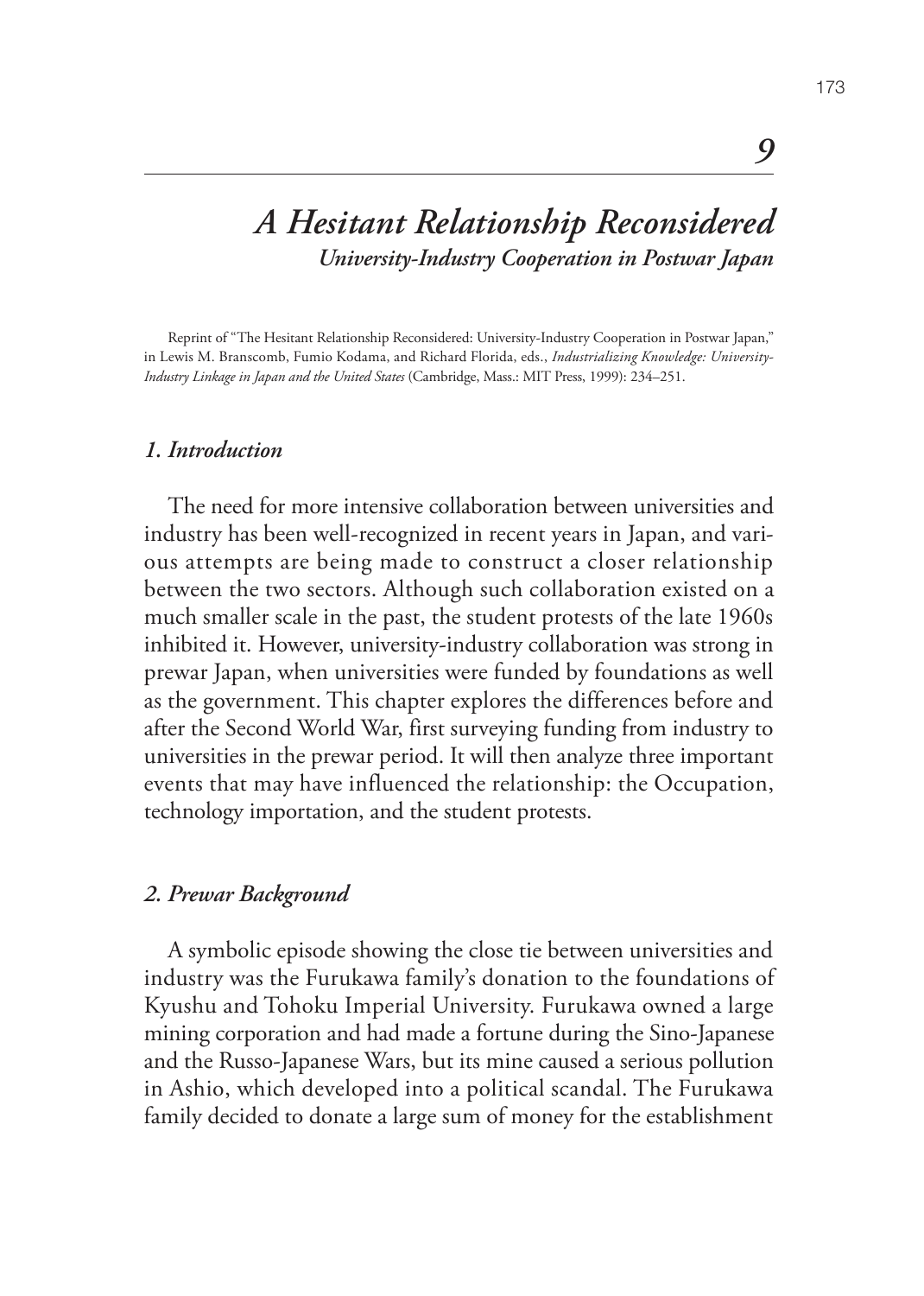of new departments of the above two universities at the suggestion of Takashi Hara, Minister of Interior, who was serving as an advisor for the Furukawa Corporation.**<sup>1</sup>**

Although less dramatic than this example, many large *zaibatsu* and industrialists, some of whom had made fortunes during the above two wars and the First World War, donated handsome sums to assist the establishment and consolidation of universities and their attached research laboratories. For example, the Sumitomo Corporation helped support a major expansion of the Metallurgical Research Laboratory of Tohoku Imperial University, and the industrialist Ginjirō Fujiwara helped establish the Engineering Department of Keio University.

Donations from industrialists and corporations were an important financial source for the universities, though they also received government funding. As in the United States, philanthropic foundations were also important financial supporters of university investigators in prewar Japan. The following foundations provided actively for social welfare as well as the advancement of research and development: Morimura Hōmei Kai (1913), Tōshōgū Sanbyakunensai Kinenkai (1914), Keimei Kai (1918), Harada Sekizen Kai (1920), Saitō Hōon Kai(1923), Taniguchi Kōgyō Shōrei Kai (1929), Hattori Hōkō Kai (1930), Asahi Kagaku Kōgyō Shōrei Kai (1934), and Mitsui Hōon Kai (1934). The word "Hōon (報恩)" in the names of some of these foundations means the requital of kindness, indicating that their mission was nationalistic and patriotic as well as philanthropic; financial support for research and development at universities was considered a patriotic deed in these periods.**<sup>2</sup>**

Just as many corporations contributed financially to universities, so many university faculty members served as technical consultants for corporations in prewar Japan. At one Diet meeting, it was suggested that university professors were too frequently engaged in consulting work for private corporations, to the detriment of the education of

<sup>1.</sup> Akira Tachi, "Kigyō to Daigaku: Senzen no Sobyō (Corporations and Universities: A Sketch of Prewar Period)," *IDE*, no. 244 (1983): 3–11.

<sup>2.</sup> Yujiro Hayashi and Yoshinori Yamaoka, *Nihon no Zaidan* (*Foundations in Japan*) (Tokyo: Chuo Koron Sha, 1984), pp. 43–130.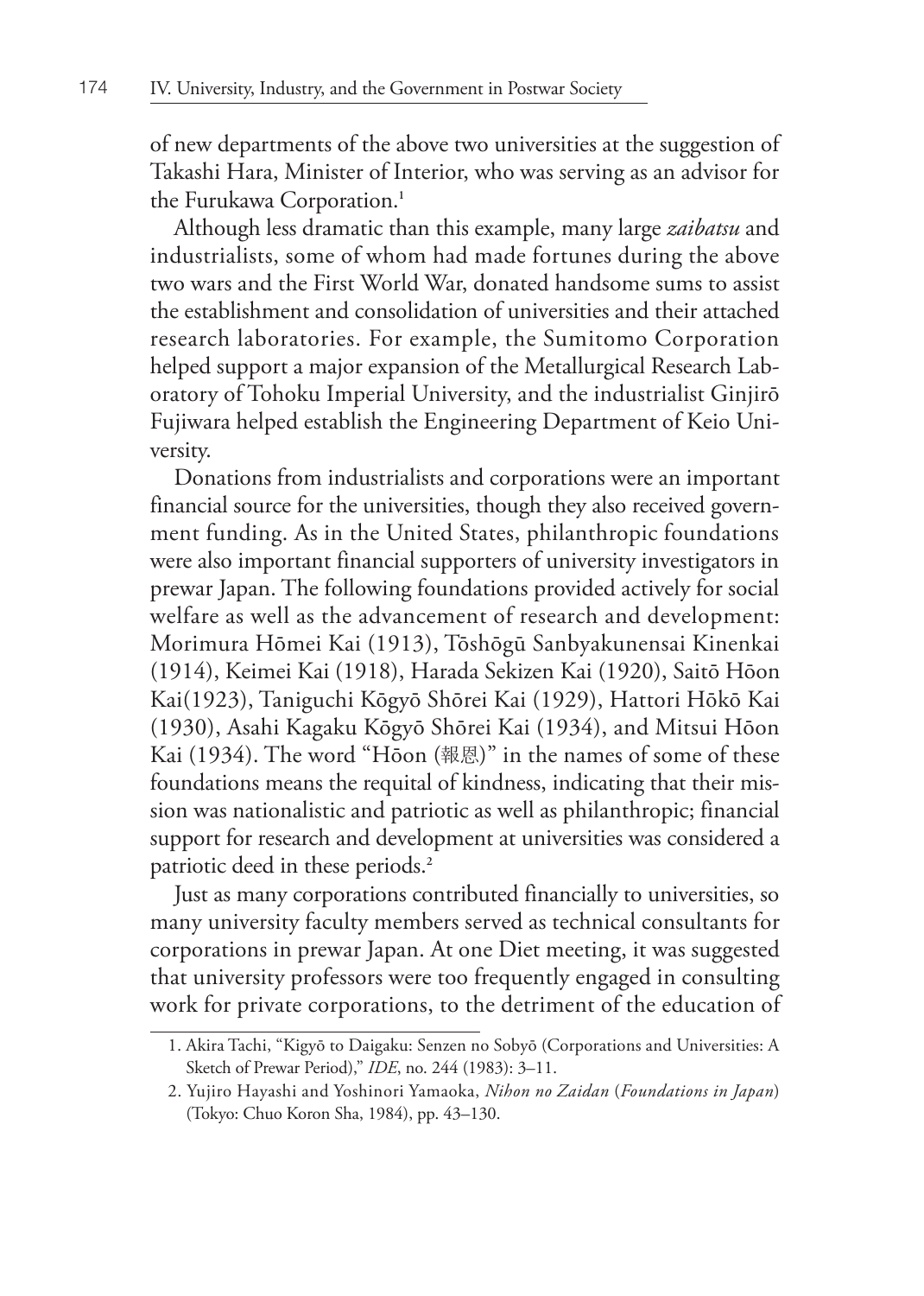their students. It was, however, argued that the raison d'être of the universities was to serve the nation and that professors' consulting work should be considered national service.**<sup>3</sup>**

Because of this consulting work, the quality of research work at universities appeared lower than those at Western universities. Hidetsugu Yagi, the father of Japanese electronics research and director of the Board of Technology—the Japanese counterpart to the OSRD (and so highly regarded that Karl Compton called him "the Vannevar Bush of Japan")—recalls the following prewar episode when his German mentor Heinrich Barkhausen visited Japan. Barkhausen, a leading electronics engineer, told him that he had expected large corporations such as Mitsui and Mitsubishi to have excellent research laboratories. Surprised to find none, he pointed out the need for such research laboratories if the companies were to be competitive in the world, and further remarked that university professors were instead engaged in the kind of R&D activities that would be more naturally pursued at industrial corporations.**<sup>4</sup>** Yagi could only answer that Japanese shareholders expected high dividends and did not respect corporate R&D efforts which, they considered, would not increase their dividends.

The above two episodes reveal that there were generally very few R&D efforts at industrial corporations, and therefore that the engineering faculty from Japanese universities took the role of pursuing industrially oriented research and development.

## *3. The Wartime Mobilization of Science and Technology*

After the war began, university and industrial research was geared

<sup>3.</sup> James R. Bartholomew, *The Transformation of Science in Japan: Building a Research Tradition* (New Haven: Yale University Press, 1989), p. 230.

<sup>4.</sup> Hidetsugu Yagi, *Gijutsujin Yawa* (*Night Stories of an Engineer*) (Tokyo: Kawade Shobō, 1953), pp. 130–31, quoted in Shigeru Nakayama, "Kigyōnai Kenkyū Kaihatsu Katsudō no Kōryū: Chūo Kenkyūjo Būmu," in *Tsūshi Nihon no Kagaku Gijutsu* (*The Social History of Science and Technology in Contemporary Japan*) vol. 3 (Tokyo: Gakuyō Shobō, 1995): 44–50.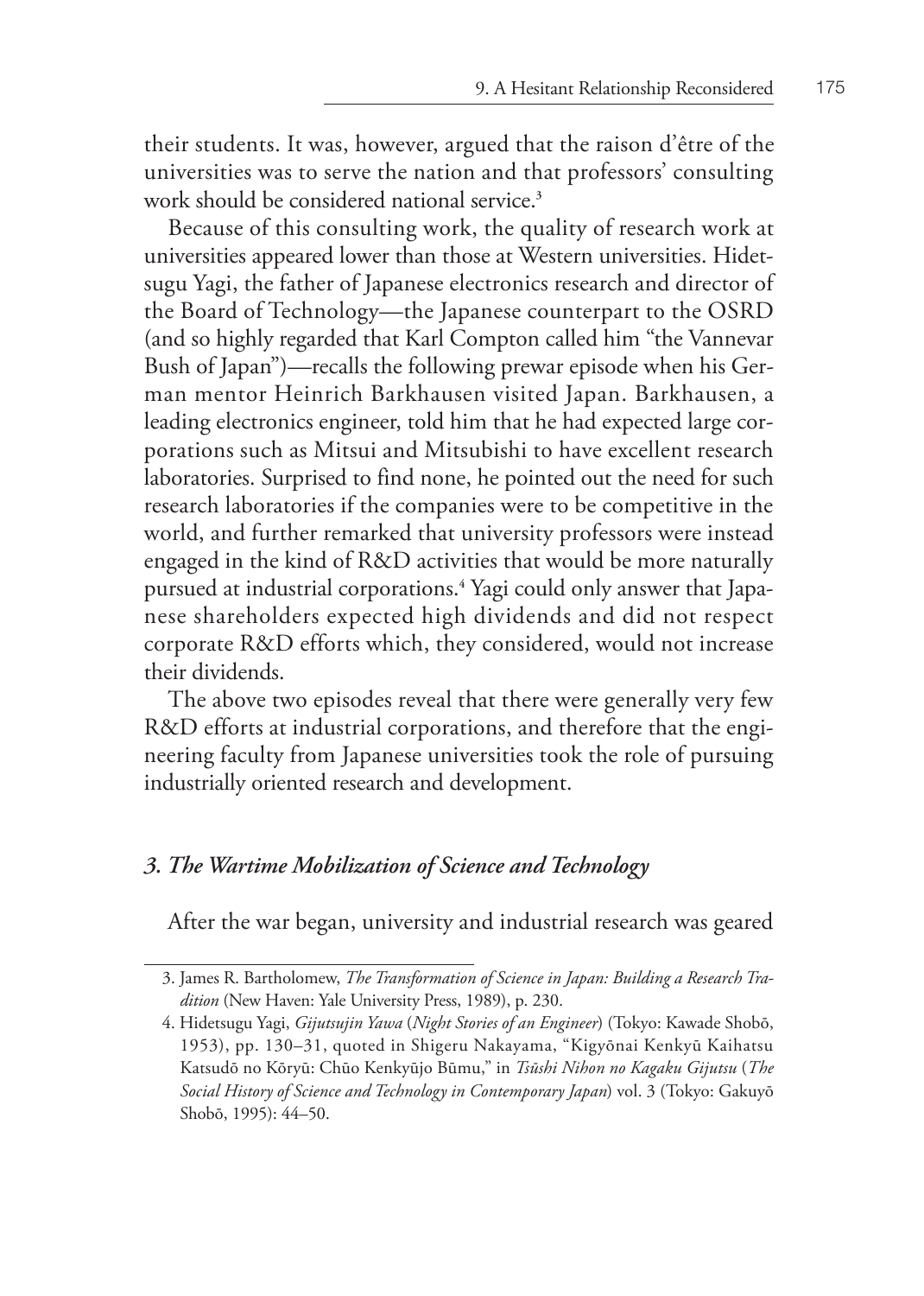to military purposes. The government took measures for rapid expansion of scientific and technological departments at universities and a variety of new research laboratories were set up to conduct war work. At Tokyo Imperial University, the Second School of Engineering was established to meet the sharply increased demand for young engineers for military R&D. The number of engineering faculty and students was doubled.

Other universities also established various research laboratories before and during the war. The following is a list of such academic research institutes established in the 1930s and 1940s.

- 1930s:Architectural Materials (TIT), Telecommunications (Tohoku), Resource Chemistry (TIT), Industrial Science (Osaka), Precision Machinery (TIT)
- 1940s:Ore Dressing (Tohoku), Low Temperature (Hoku), Fluid Engineering (Kyushu), Ceramic (TIT), Scientific Measurement (Tohoku), Elastic Engineering (Kyushu), Ultra Short Wave (Hoku), Catalysis (Hoku), High Speed Dynamics (Tohoku), Aeronautical Medicine (Nagoya), Acoustics (Osaka), Wood Materials (Kyoto & Kyushu), Glass (Tohoku).**<sup>5</sup>**

Some research laboratories were planned but not built during the war. The Research Institute for Aerial Electricity at Nagoya Imperial University was designed to investigate the technology of meteorological forecasting in the southern areas by measuring the disturbance of aerial electricity. Its research initiated during the war, but it was not established until afterward.

Two points should be mentioned on the prewar and wartime origins of many of these university research laboratories. First, although some of them had long traditions of relevant research and many continued to pursue significant investigations in their own technological fields, the nationwide arrangement of research laboratories at Japanese universities was not designed to adapt to the postwar Japanese econo-

<sup>5.</sup> TIT: Tokyo Institute of Technology. Tohoku: Tohoku Imperial University. Hoku: Hokkaido Imperial University. Osaka: Osaka Imperial University. Kyushu: Kyushu Imperial University. Kyoto: Kyoto Imperial University.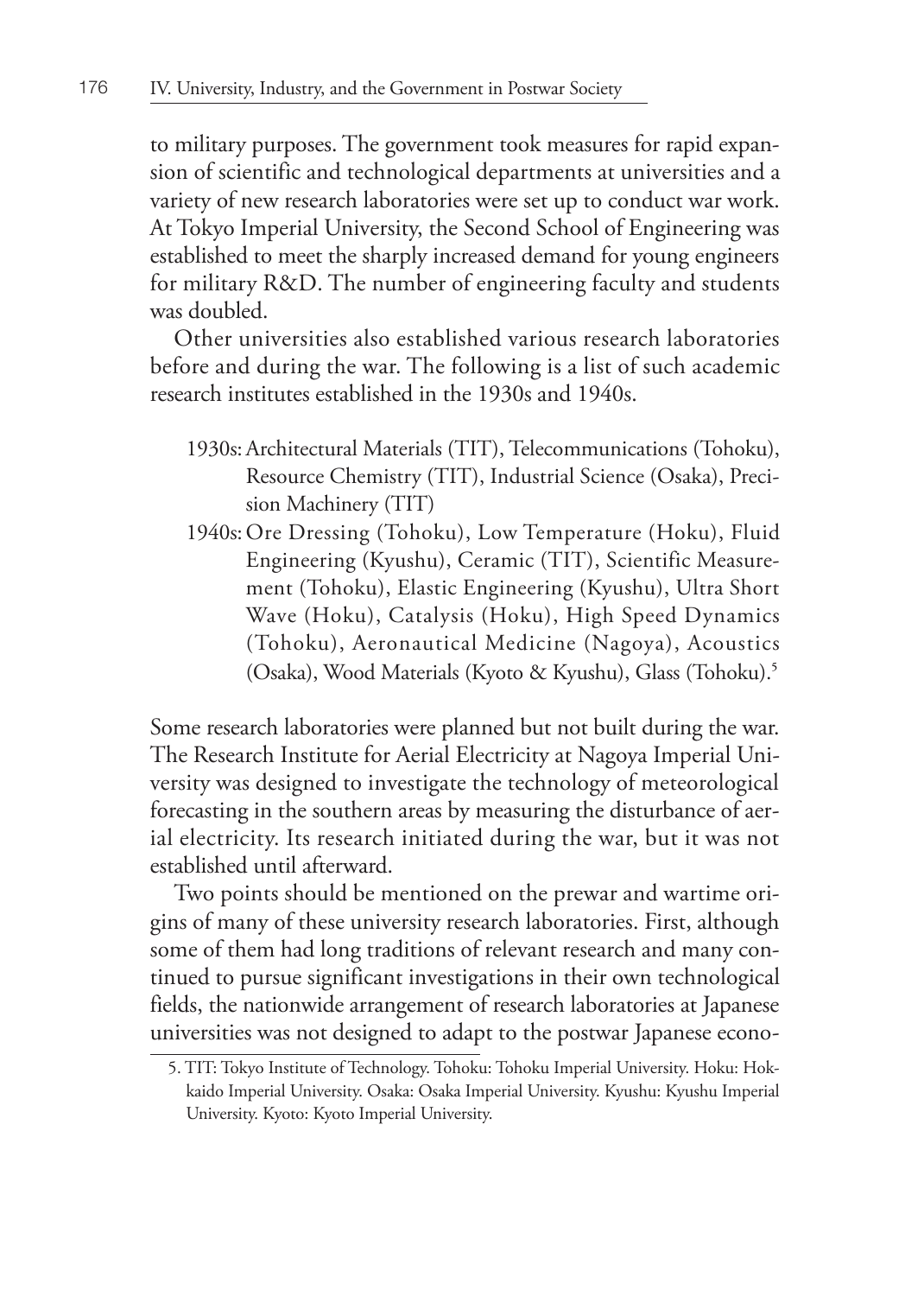my. Because of the tenacity of the national university system and their wartime origins, some university laboratories found it difficult to adjust to postwar industrial conditions.

Second, some of these research laboratories were beneficiaries of adjunct foundations, which formed a financial conduit between industry and university in order to fund their parent research institute. The Foundation of the Advancement of Telecommunications Technology, for instance, was established in 1944 to support the Telecommunications Research Institute of Tohoku Imperial University. The foundation, however, did not take an active role as a financial conduit until around 1953. In 1956, seventeen percent of the total budget of the Telecommunications Research Institute came from this foundation.**<sup>6</sup>** These adjunct foundations served as financial supporters of postwar university laboratories.

Another notable feature of the Japanese wartime mobilization was the establishment of a research group called "Kenkyū Tonarigumi (Research Neighborhood Group)." These groups, each of whose missions was intended for investigation into a specific technological field, consisted of academic and industrial engineers and facilitated the exchange of fresh technical information among its members. The discovery of a new dielectric characteristic of a titanium alloy was reported at the 8012th Kenkyū Tonarigumi, which consisted of engineering professors from Tokyo, Kyoto, Nagoya, Osaka, and engineers from Toshiba, Hitachi, and others. The information network developed by this wartime arrangement would serve university-industry collaboration in postwar Japan.

## *4. The Occupation and the Reorganization of the University System*

With the end of the war, the institutional system of research and development in Japan was forced to change radically. The emerging postwar framework of the university-industry relationship was deeply

<sup>6.</sup> Tohoku University, ed., *Tohoku Daigaku Gojūnenshi* (*The Fifty Year History of Tohoku University*) (Sendai: Tohoku University, 1960), pp. 1651–53.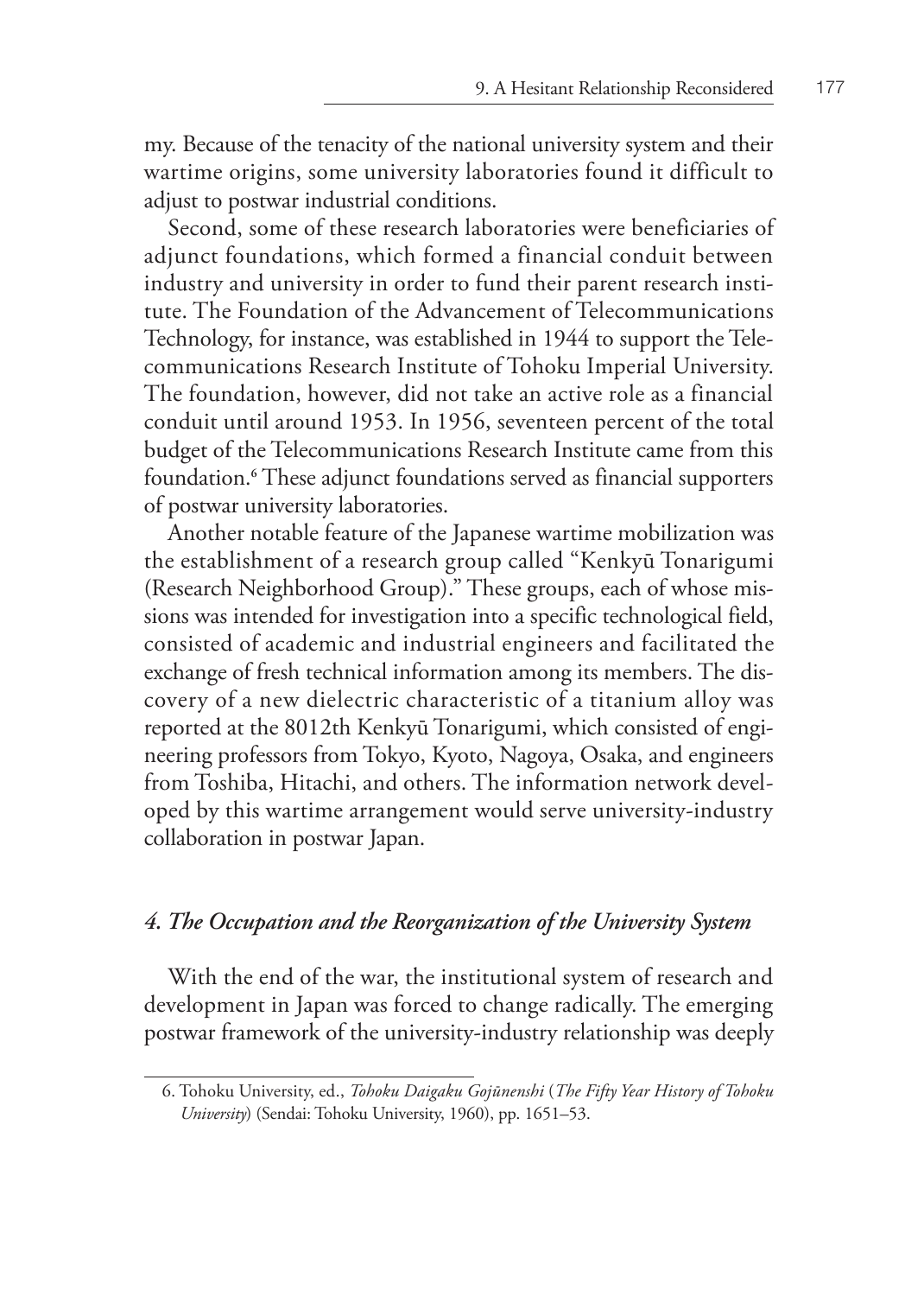influenced by the educational and industrial policy implemented by relevant sections of the Occupation's General Headquarters (GHQ) under the Supreme Commander of the Allied Powers. Their initial and primary purpose was to demobilize and democratize the entirety of Japan. For this purpose, they ordered the Japanese leaders to abolish old institutions and organize new ones. Accordingly, the military R&D activities in wartime Japan were thoroughly investigated, and most of them stopped and disbanded. The experimental cyclotron of the Institute of Physical and Chemical Research (Riken) was destroyed and thrown into the sea, and all aeronautical research was forbidden.**<sup>7</sup>** While the GHQ attempted to create a new national system of research and development at universities and industries, their policy was not entirely consistent among their sections and throughout the period of the Occupation. These policies and their inconsistencies cast a shadow on the postwar relationship between universities and industry in postwar Japan.

Reparations were the main issue during the first phase of occupation, and the original policy of GHQ was to reduce Japan's economic level to that of other Asian countries that had been exploited by military Japan during the war, for which they planned to confiscate half the equipment and facilities still in Japanese factories. But around 1947, they significantly moderated their former economic policy owing to the advent of communism in China and the rise of the Marxist movement inside Japan. The National Security Council announced a change of policy toward Japanese economic recovery due to the movement of Communist threat; instead of reducing the economic power of postwar Japan to the prewar level, they began to promote Japan's economic activities.

One of the organizations chiefly responsible for the reorganization of Japanese scientific and technological R&D was the GHQ's Economic and Scientific Section (ESS). It helmed a Scientific Division, later renamed the Scientific and Technological Division (ESS/ST),

<sup>7.</sup> On the disposal of the cyclotron and the demobilizing process during the Occupation, see Morris Low, *Science and the Building of a New Japan* (New York: Palgrave Macmillan, 2005), chapter 3 "The Impact of the Allied Occupation: Nishina and Nakasone."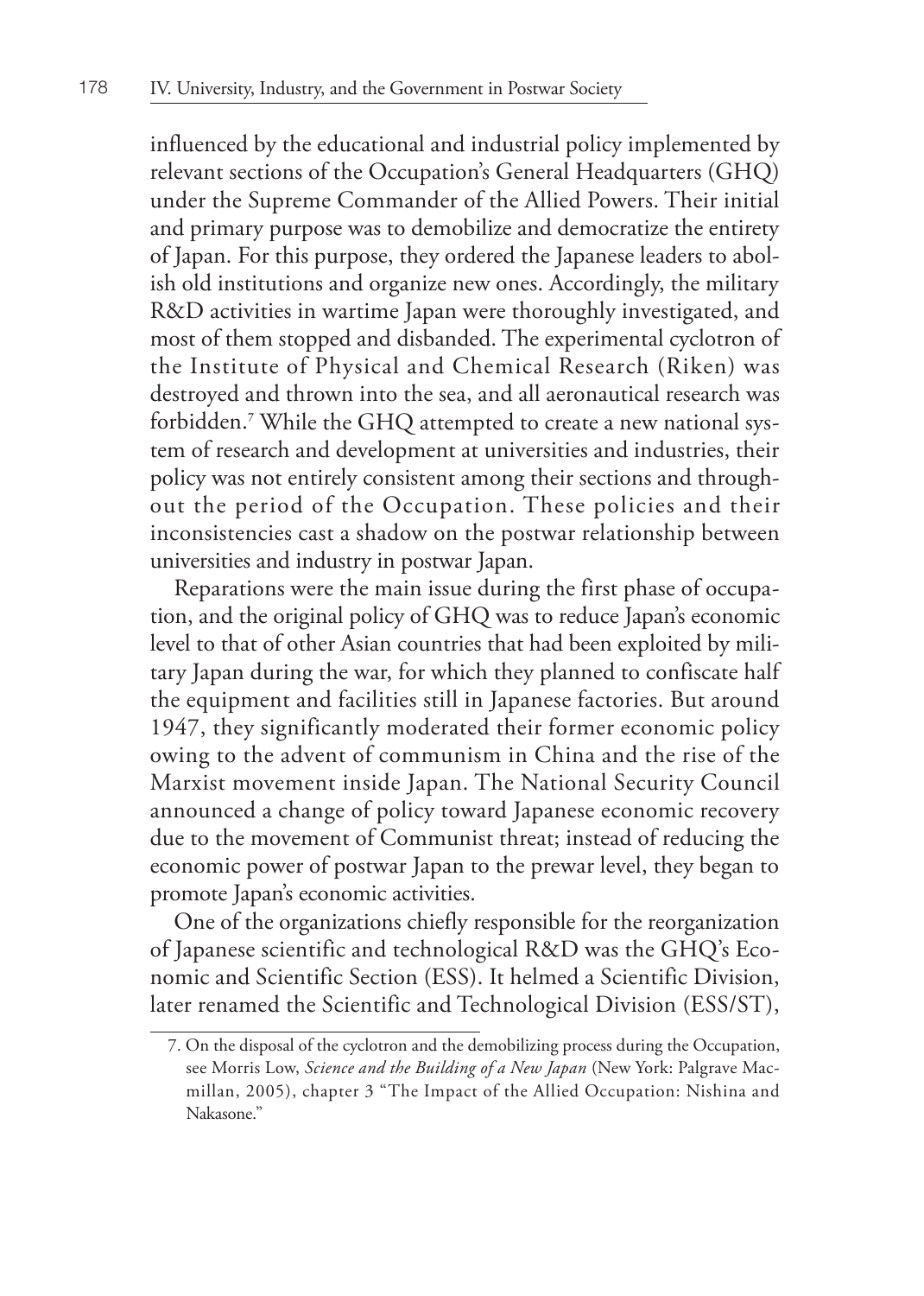which was in charge of scientific and technological matters relating to economic problems. Many New Dealers, it is told, joined the ESS, and they were active in disbanding large Japanese concerns. But some officials at the ESS tried to reorganize and reestablish a new Japanese R&D system in order to help the restoration of the postwar Japanese economy. Harry Kelly, at ESS/ST, was one of them.

Kelly, a young physicist who had worked on the development of radar at the U.S. Radiation Laboratory during the war, was invited to assist with the technical details in investigating Japanese devices and facilities. In communicating with Japanese scientists, Kelly found that GHQ did not need to concentrate on the demobilization of wartime research activities, but rather should pay more attention to restoring the devastated Japanese economy and reforming its research and development system.**<sup>8</sup>**

ESS/ST accordingly emphasized the importance of industrial applications of academic research, and attempted to strengthen the tie between universities and industry. In 1947, under Kelly's initiative, it sponsored a "science advisory group" organized by the American National Academy of Sciences, which turned in a report on the "Reorganization of Science and Technology in Japan" and suggested that they set up an Advisory Council on Higher Education and Research be established, following its own model. This eventually led to the establishment of the Science Council of Japan (日本学術会議). At the same time, the report mentioned the condition of university research. It criticized its orientation toward basic research, saying that too much emphasis on basic research was detrimental to applied research.**<sup>9</sup>** The ESS/ST proposed this report as a basic policy text, and emphasized the importance of education in science and technology for the sake of the economic recovery of Japan.

<sup>8.</sup> Hideo Yoshikawa, *Kagaku wa Kokkyō o Koete: Kerī Hakushi Hyōden* (*Science Crosses over the National Boundary: A Biography of Dr. Kelly*) (Tokyo: Mita Shuppankai, 1987) recounts Kelly's biography and activity in postwar Japan.

<sup>9. &</sup>quot;Report of the Scientific Advisory Group to the National Academy of Sciences on the Reorganization of Science and Technology in Japan." See Takashi Hata, "Shinsei Daigaku to Rikō Kyōiku (New-system Universities and Education of Science and Technology)," in *Tsūshi Nihon no Kagaku Gijutsu*, op.cit., vol. 1, pp. 143–51.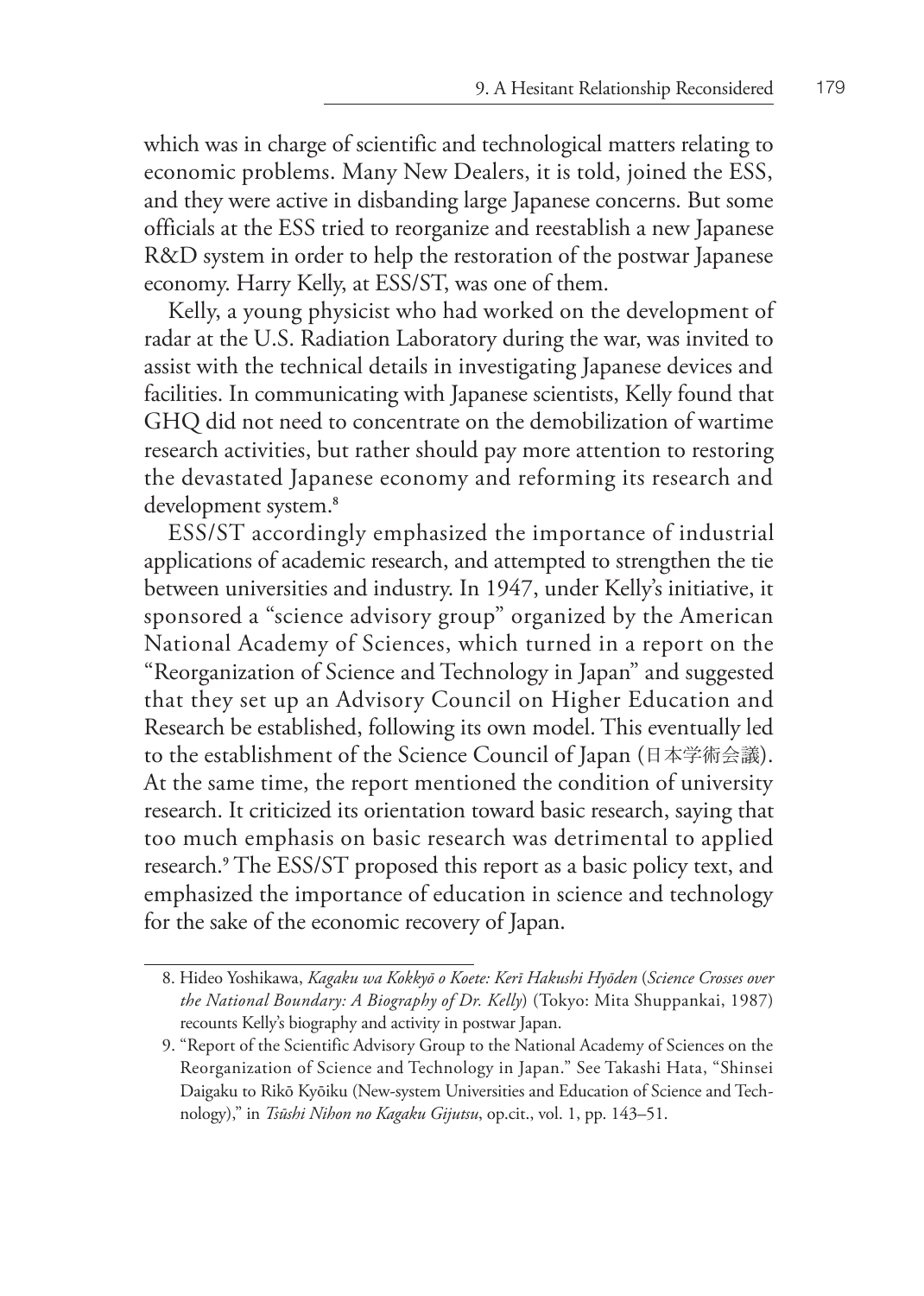However, the proposal of ESS/ST was strongly opposed by the Civil Information and Education Section (CIE) which was responsible for the reformation for the newly democratized educational system. The CIE worked to reform the Japanese educational system, beginning by implementing the American 6-3-3 system in primary and secondary education. In reforming the universities, they emphasized the importance of liberal education at the college level.

In opposition to the policy of the ESS/ST, the CIE argued that scientific research was only one of the many functions of the university, and that the university's primary goal was to "train and produce all kinds of leaders needed for a free society." It therefore proposed that the report should be accepted only insofar as it was not against the policy and plan already adopted by the CIE. In this way, CIE argued for the importance of the autonomy of university professors and university education away from industrial goals. Scientists and engineers were certainly necessary for the economic recovery of postwar Japan, it said, but their number had grown so greatly during the war that there were enough of them for postwar Japanese needs.

In the end, the ESS/ST policy was not implemented in Japanese universities, which were largely shaped by the policies of the CIE.

# *5. The Importation of Technology*

By the early 1950s, the San Francisco Peace Treaty ended the Occupation, and the Japanese government started to implement its own economic and industrial policy. As foreign capital regulation was greatly relaxed, Japanese corporations began vigorously to introduce the advanced technologies of foreign companies. To introduce foreign technologies, a Japanese company had first to submit a proposal and receive permission from the government. The proposals were examined by government officials and academic engineers. The abovementioned Yagi was one of these examiners. Between 1950 and 1960, over a thousand technical innovations had been introduced (most of them from U.S. companies), at a total expenditure of more than 100 billion yen.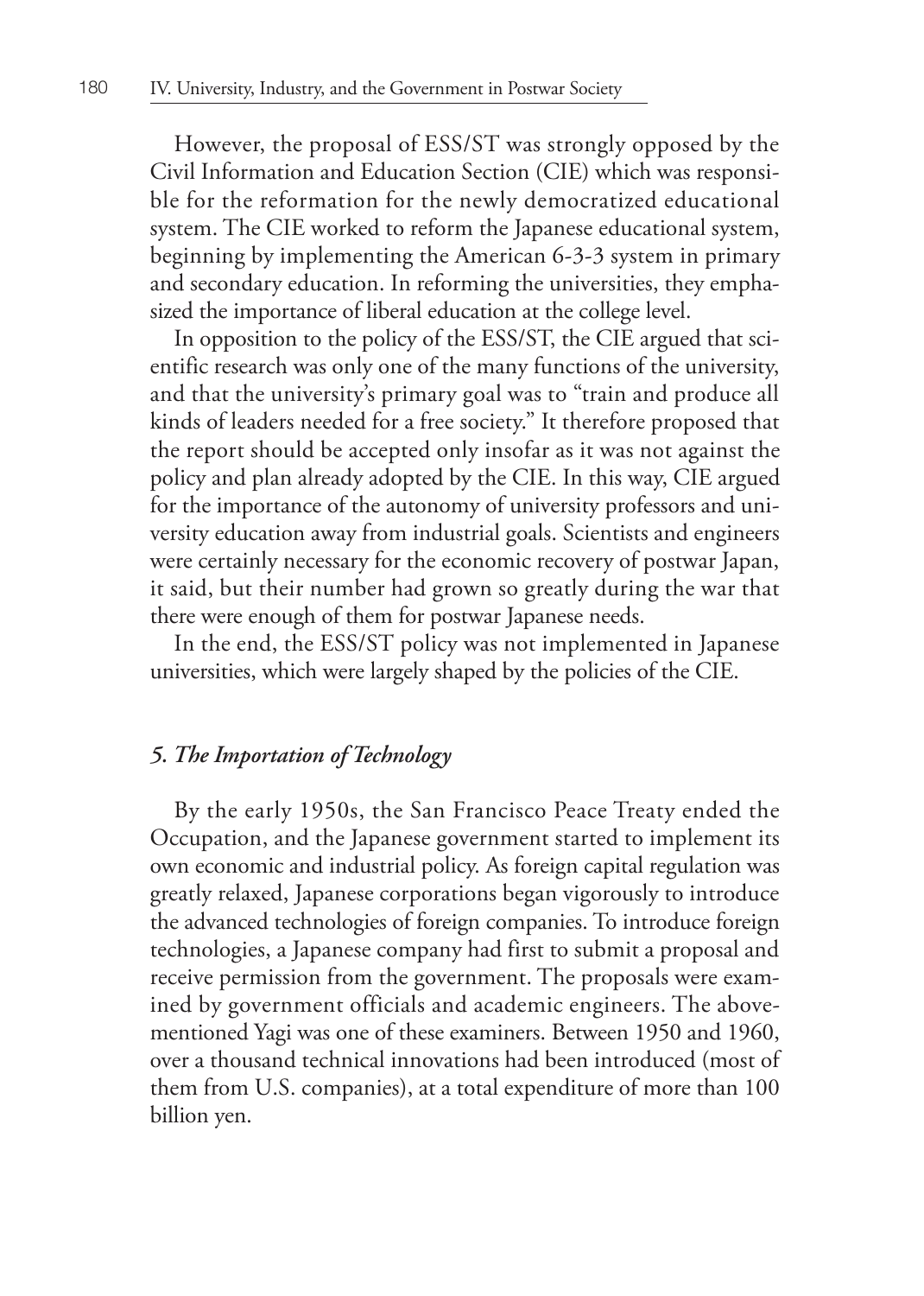There were various forms of purchasing foreign technologies. The Japanese companies could simply buy patent rights relevant to a specific industrial product, but in many cases they obtained not only such patent rights and design drawings but also the services of engineers to provide on-site technical know-how. This was especially helpful in introducing technologies relating to new production systems such as oil refining and automobile production.**<sup>10</sup>**

The introduction of Western technologies has been the most important concern of Japanese industrial leaders from the Meiji Restoration onward; the direct introduction of cutting-edge technology from foreign to Japanese companies significantly influenced the relationship between university researchers and industrial corporations. University researchers had no doubt played an indispensable role as technological consultants in earlier technological transfers, being able to understand the foreign technologies, to explain them to industrial engineers, and even occasionally to transform them for domestic industrial needs. But now the technical staff of Japanese companies was in touch with their counterpart companies, and they learned directly about advanced technologies from U.S. or European companies. Because of this cooperation, the previous role of the university researchers as technology transfer agents became minimized.

Between 1955 and 1963, in an attempt to introduce foreign technologies, Japanese firms established a total of 108 "central research laboratories," and invested heavily in new facilities. Especially in the electrical and chemical industries, technology importation required a substantial research and development effort was required to digest advanced technologies from foreign countries. These "central" laboratories were established during the last phase of the investment boom. Many were the result of the reorganization of small laboratories within the same company, and aimed at introducing and digesting foreign technology. But others aimed at developing their own new technologies.

During this period large corporate research laboratories recruited

<sup>10.</sup> Katsuhiro Arai, "Gijutsu Dōnyū (the Importation of Technology)," in *Tsūshi Nihon no Kagaku Gijutsu*, op.cit., vol. 2, pp. 158–69, on p. 166.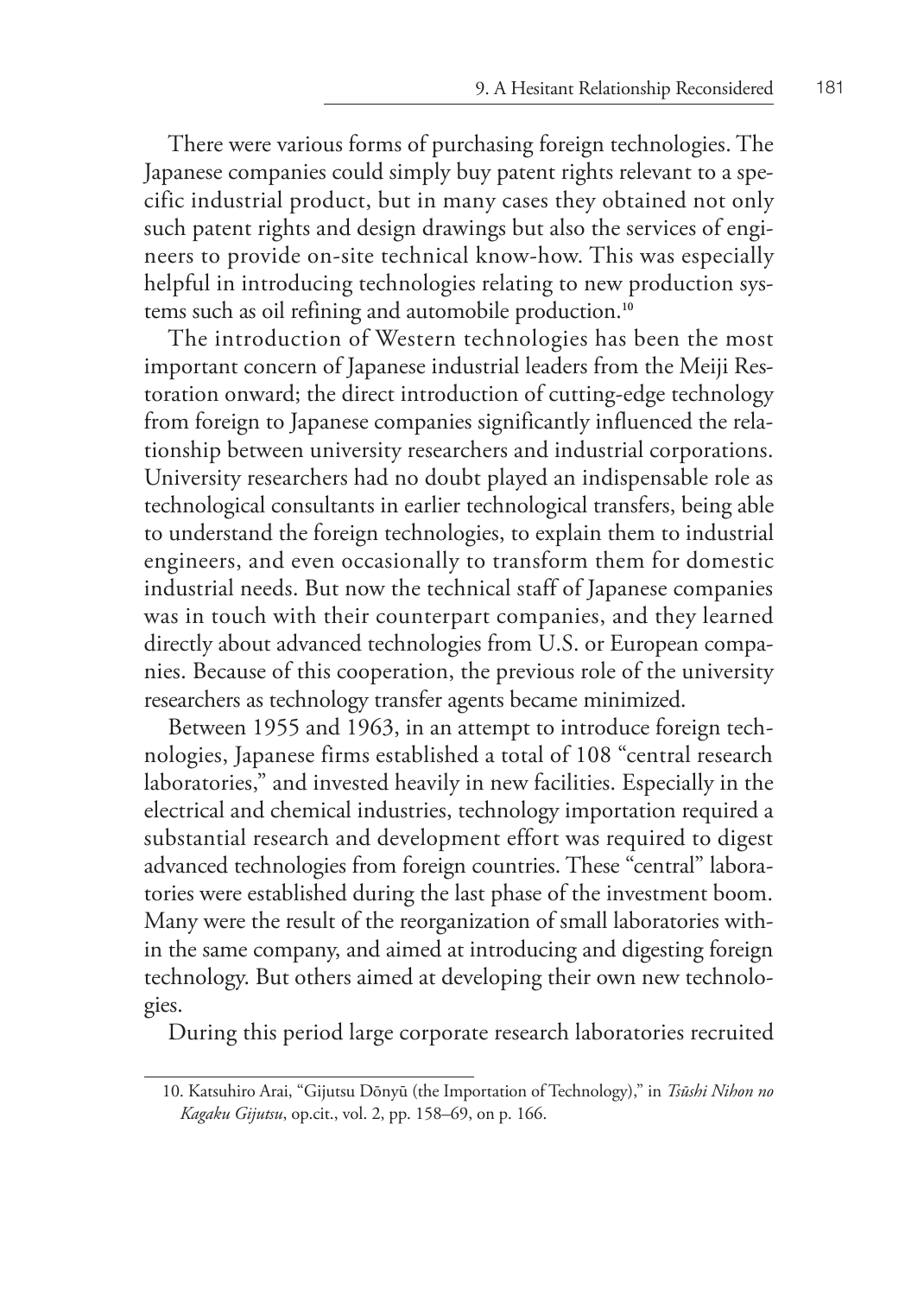many university researchers, and some corporate researchers even boasted that universities were unnecessary for industrial research and development in Japan. While certainly an exaggeration, this implies the superiority of research facilities at corporate laboratories to those at universities. By the mid-1960s, however, the boom was over; the recession forced companies to cut the budget of their research laboratories.

## *6. The Research Institute as a National Engineering Forum*

Some industries soon recognized the need for research and development of their own technologies, and the need for domestic technology, in which academic engineers played critical roles. Episodes from the two leading Japanese industries—steel and shipbuilding will serve examples.

In the Japanese steel-making industry, corporations adopted advanced foreign technologies—machines, processes, and designs. However, such technological transfers impeded further development of industry: As the Japanese corporations grew larger and more competitive in the international iron and steel market, foreign corporations became less willing to share their advanced technology with their potential competitors. Secondly, and more importantly, Japanese metallurgical engineers gradually became aware of the potential problem of technical reliance on foreign companies. They recognized that because the users of their steel products also relied on other foreign technologies, they lacked information on the physical properties of the materials they purchased were thus unable to develop reliable new products.

For this reason the National Research Institute for Metals (金属材 料研究所) was established in 1956 under the newly established Science and Technology Agency. Its official function was to perform (1) research on the production and processing of metallurgical materials which required equipment outside the scope of one corporation; (2) basic research on a consistent production processes from materials to products; (3) research on the production and processing of metals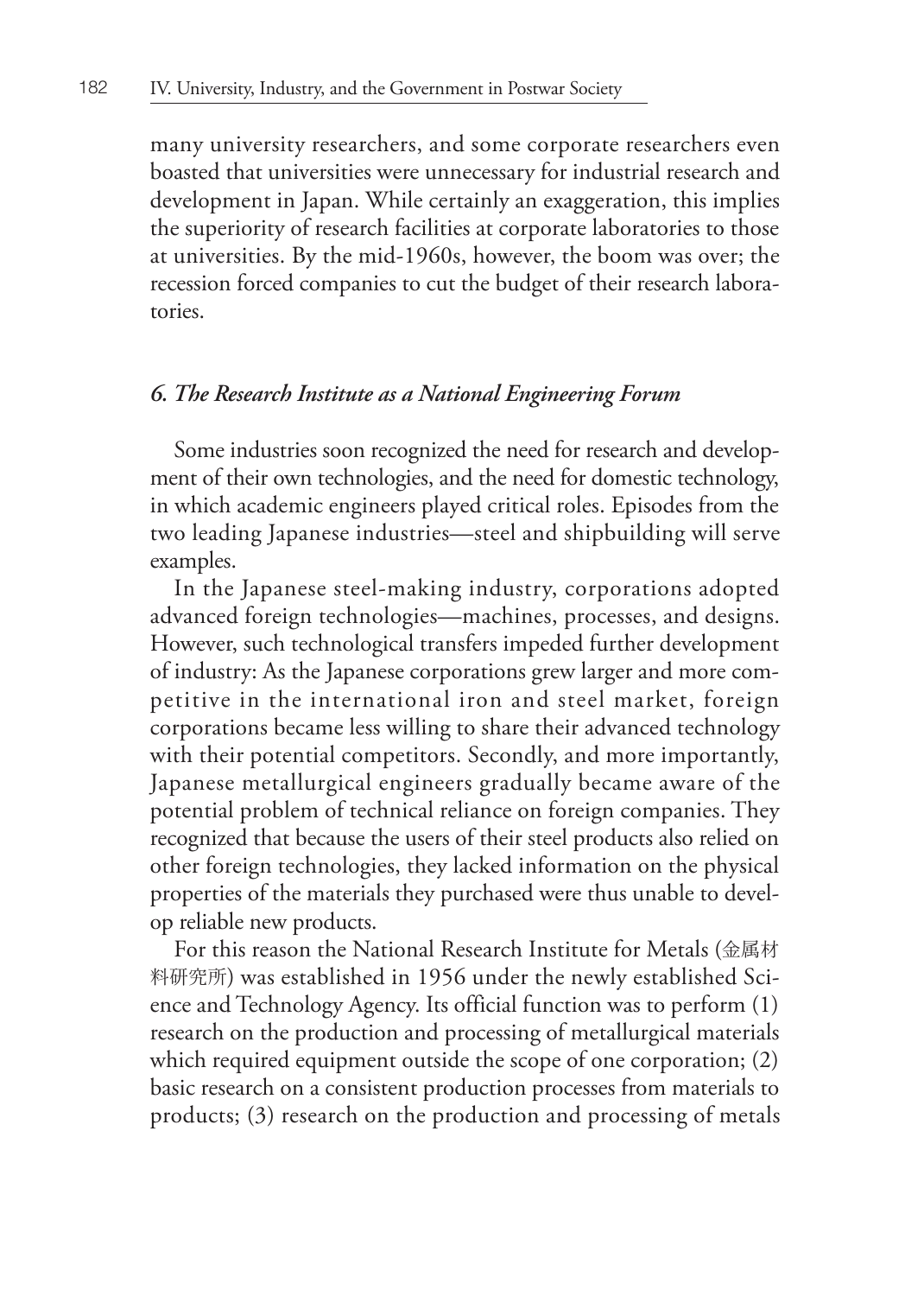appropriate to the natural resources of Japan; (4) research on metallic materials for nuclear and aeronautical technologies; (5) research on the production of pure metals; and (6) materials testing requiring large-scale facilities, and the development of metallic materials that private corporations were unable to produce.

The same year, the Science Council of Japan further requested that the Science and Technology Agency establish a new research laboratory on the physical properties of metallic materials. And the next year, in 1957, an Institute for Solid State Physics (物性研究所) was established at the University of Tokyo. Its first director was Seiji Kaya, a notable metallurgical physicist. At the Research Institute for Industrial Technology (生産技術研究所), a blast furnace for experimental purposes was built in 1955 and metallurgical research and development began. Research laboratories were also established at private corporations. In 1959 and 1960, such research laboratories were set up at Fuji Seitetsu, Yawata Seitetsu, Sumitomo Kinzoku, Nihon Kokan, and Kobe Seikojo. From these corporative research laboratories important industrial innovations emerged, some of which were transferred to foreign corporations.

The Japanese shipbuilding industry also recognized the need for cooperative research, especially for the construction of supertankers of greater than 50 thousand tonnes capacity. For this purpose a Shipbuilding Research Society was established. In the postwar development of the Japanese shipbuilding industry, both prewar and wartime naval engineering played an indispensable role, and in postwar Japan it provided new key technologies as well as niche for those leading naval engineers who had gone into the private sector due to postwar restrictions on bureaucratic positions. In 1955 a 45,000 tonne supertanker was built by Mitsubishi, and the shipbuilding companies received orders for still larger tankers. But the design and construction of ships larger than 60,000 tonnes required technological breakthroughs on welding, structure, and performance of such large ships: As an example, thicker steel plates were harder to weld, which required the development of both special steel and special welding techniques.**<sup>11</sup>**

<sup>11.</sup> Eiichi Kaneko, ed., *Gendai Nihon Sangyō Hattatsushi* (*A History of Industrial Develop-*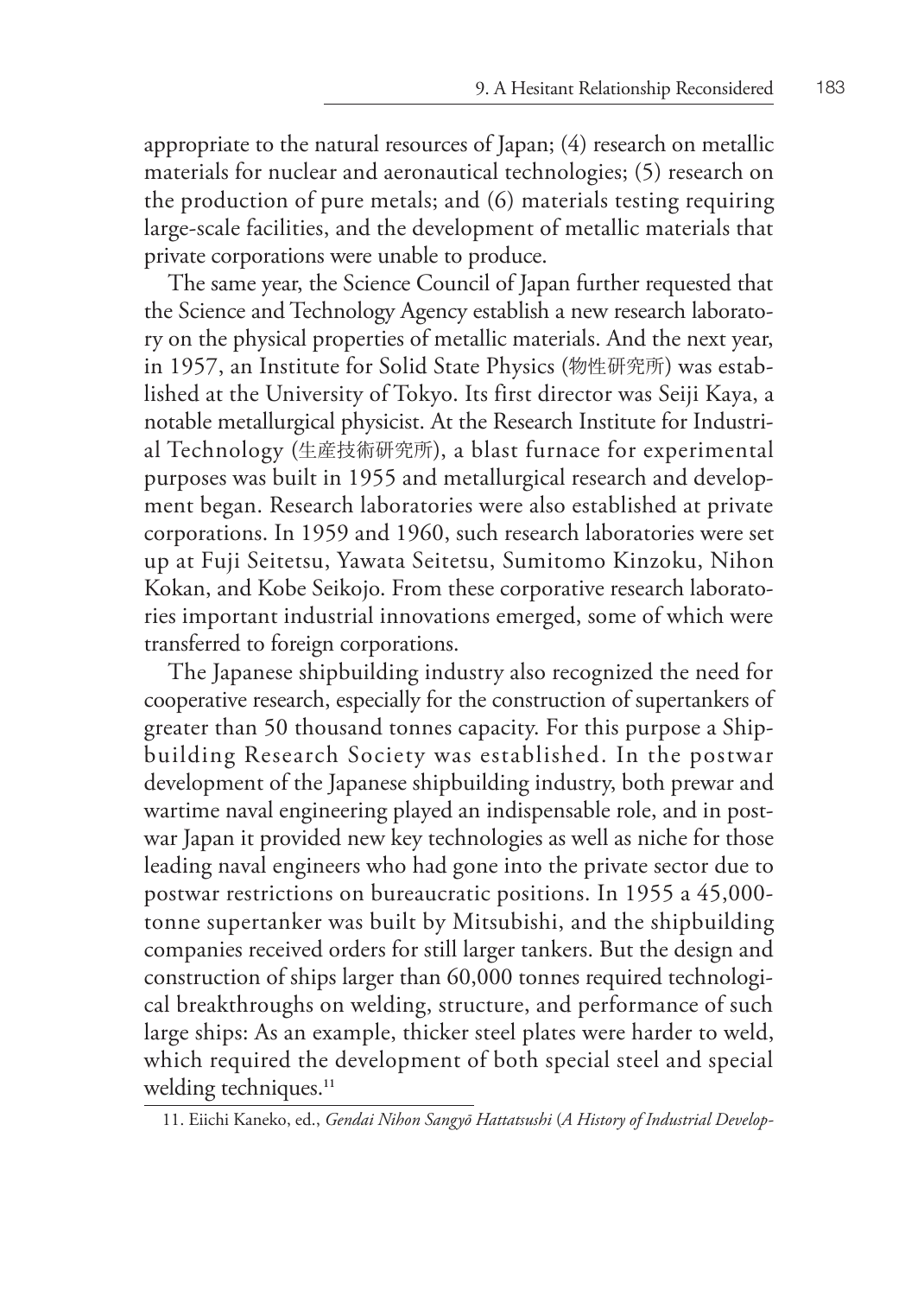Because of this necessity to develop new technologies, a new Japanese Society for the Research of Naval Architecture was established as a forum for representatives from shipbuilding companies, ship-owners, academic laboratories, and the government. Their three-year research on the subject brought new technological information which was fully utilized for the subsequent construction of the new class of ships. Among others, *Nisshō-maru*, a 130,000-tonne tanker, attracted worldwide attention.

The above two industries, based on a prewar accumulation of relevant technologies, were perhaps exceptional. But they show how academic engineers were able to contribute to important developments of industrial technologies. The national and academic research institutes served as a forum for the exchange of technological information between engineers from both academia and the industry; annual meetings of professional engineering societies also provided an important forum for information exchange not only between academia and industry but also between industries, through academia. Japanese corporations were a fairly closed world, and these public forums were catalysis for one corporation to provide technical information to another.

### *7. Collaboration Encouraged and Discouraged*

As Sputnik in 1957 had a great impact on scientific and technological research and education at American universities, the Ministry of Education in Japan also decided to promote scientific and technological education at universities. In that year, Chūō Kyōiku Shingikai, the main advisory board of the Ministry of Education, proposed measures to promote scientific and technological education. The report pointed out the poor financial and material conditions at universities and the need to improve both their research facilities and the quality of their graduates. As to university and industry cooperation, the report stated that universities should engage in "closer cooperation

*ment of Contemporary Japan*), vol. 9 (Zōsen) (Tokyo: Kojunsha, 1964), p. 474.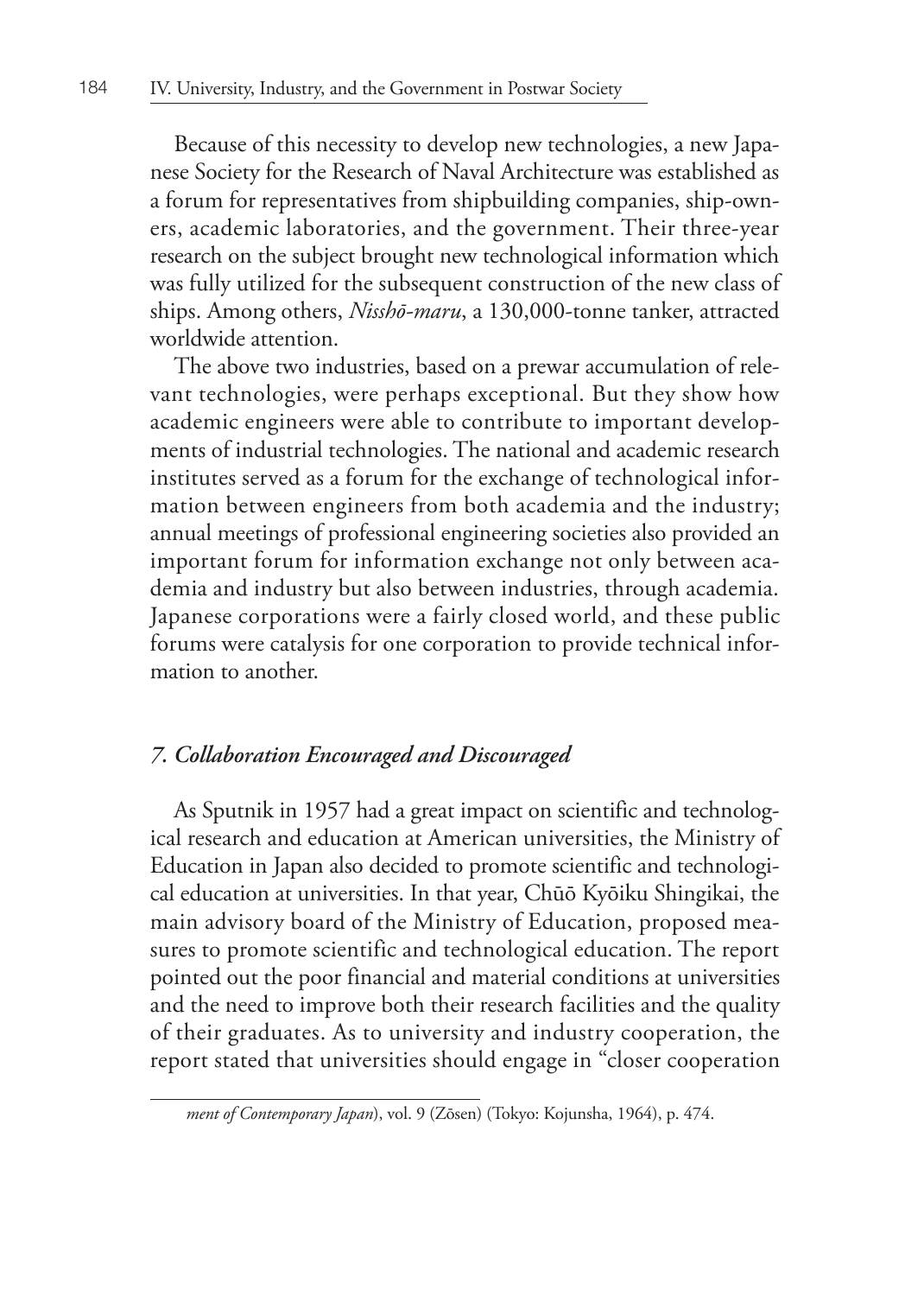with industry by taking into account requests from industry and by sending students to industrial factories," and that "attached university laboratories should be able to re-educate engineers in industry."**12** The University of Tokyo accordingly changed its rules, and began to encourage industrial engineers to visit its laboratories.

Industrial leaders, too, acknowledged the urgent need to cooperate more closely with the university in recruiting competent engineers and collaborating on industrial research. "Keizai Dōyūkai (経済同友会)," a group of such industrial leaders, actively promoted such collaborative relationships between industry and universities, and even planned to establish a center for industry and university collaboration.**<sup>13</sup>**

Thanks to these policies and efforts, in the 1960s the engineering departments of universities began to receive more financial support from relevant industries. Such donations allowed the University of Tokyo, for instance, to build many research facilities, and the Engineering School responded by reorganizing and expanding its departments to adapt to contemporary industrial needs.**<sup>14</sup>**

The movement toward closer ties between universities and industry was blocked by the student protests of the late 1960s: While American universities were excoriated for their military connections, Japanese students criticized the close relationship between the universities and private corporations. I will cite two statements responding to this protest movement, one by industrial leaders and the other by leaders at a university.

Industrial leaders responded to the student protests by emphasizing the social need for such collaboration and proposing to reform the university administration. The Keizai Dōyūkai group proposed a doc-

<sup>12.</sup> Chūō Kyōiku Shingikai, The Fourteenth Report, "Measures to Promote Scientific and Technological Education" (1957).

<sup>13. &</sup>quot;On the industry and universities' collaboration of Keizai Dōyūkai," *Asahi Shimbun*, 10 July 1960. Quoted in Yokohama Kokuritsu Daigaku Gendai Kyōiku Kenkyūjo, ed., *Zōho Chūkyōshin to Kyōiku Kaikaku: Zaikai no Kyōiku Yōkyū to Chūkyōshin Tōshin* (*Zen*) (*The Central Educational Board and Educational Reform Policy: Pedagogical Requests from Industry and the Reports of the Board*) (Tokyo: Sanichi Shobō, 1973), pp. 201–2.

<sup>14.</sup> Tokyo Daigaku Hyakunenshi Henshū Iinkai, ed., *Tokyo Daigaku Hyakunenshi* (*The Centennial History of the University of Tokyo*) vol. 3 (Tokyo: University of Tokyo Press, 1987), pp. 648–49.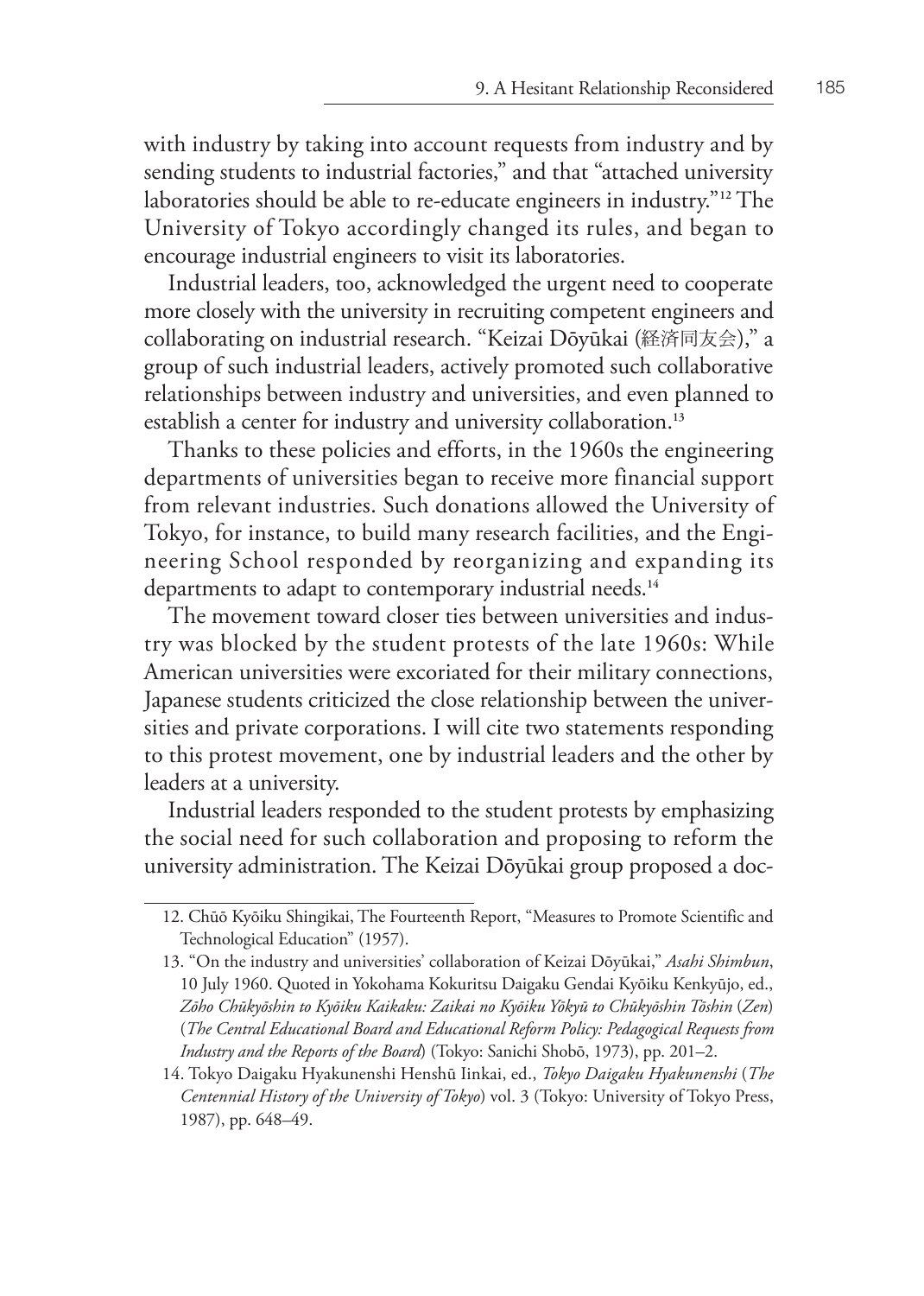ument, "The Institution of Higher Education for the Advanced Welfare of Society," as their specific response to the student movement.<sup>15</sup> Concerning university-industrial cooperation, it stated:

 Keizai Dōyūkai have been proposing the urgent need to promote university-industry cooperation since 1959. We consider that such cooperation is necessary for universities to play a leading role in the coming advanced welfare society, and repeat our view below.

 University-industry collaboration coincides with modern educational thought to encourage the shift from "learning for the sake of learning" in an ivory tower to "academic research open for society." The history of the relationship between universities and industry in the United States, the USSR, and Japan, which accomplished rapid industrialization, would tell us that both grew and developed stimulating each other and that university-industry collaboration is a historical trend.

 Some delimit university-industry cooperation as a simple exchange of money and ideas between a specific researcher at a specific university and an individual corporation, and regard it as a wrong effort to make university researchers industrial subcontractors and to distort research freedom. But the functions of universities and industry interact with each other to drive social development, and their cooperation exists in various fields. Furthermore, the advancement of industrial research and development, the emergence of big science, the increasing social demand for adult education—all will increase the importance of their cooperation.

 The reason we dare to promote university-industry cooperation is that the institutional structures of universities do not respond to tendencies in real society. So-called academic freedom would be diminished, if applied research did not open new fields for basic research or if theoretical research did not relate to real processes. We oppose the attitude that criticizes a part of the university-industry collaboration and denies it altogether. We have to maintain the present state of collaboration and push forward a new organization and

<sup>15.</sup> Quoted in *Chūkyōshin to Kyōiku Kaikaku*, op.cit., pp. 246–64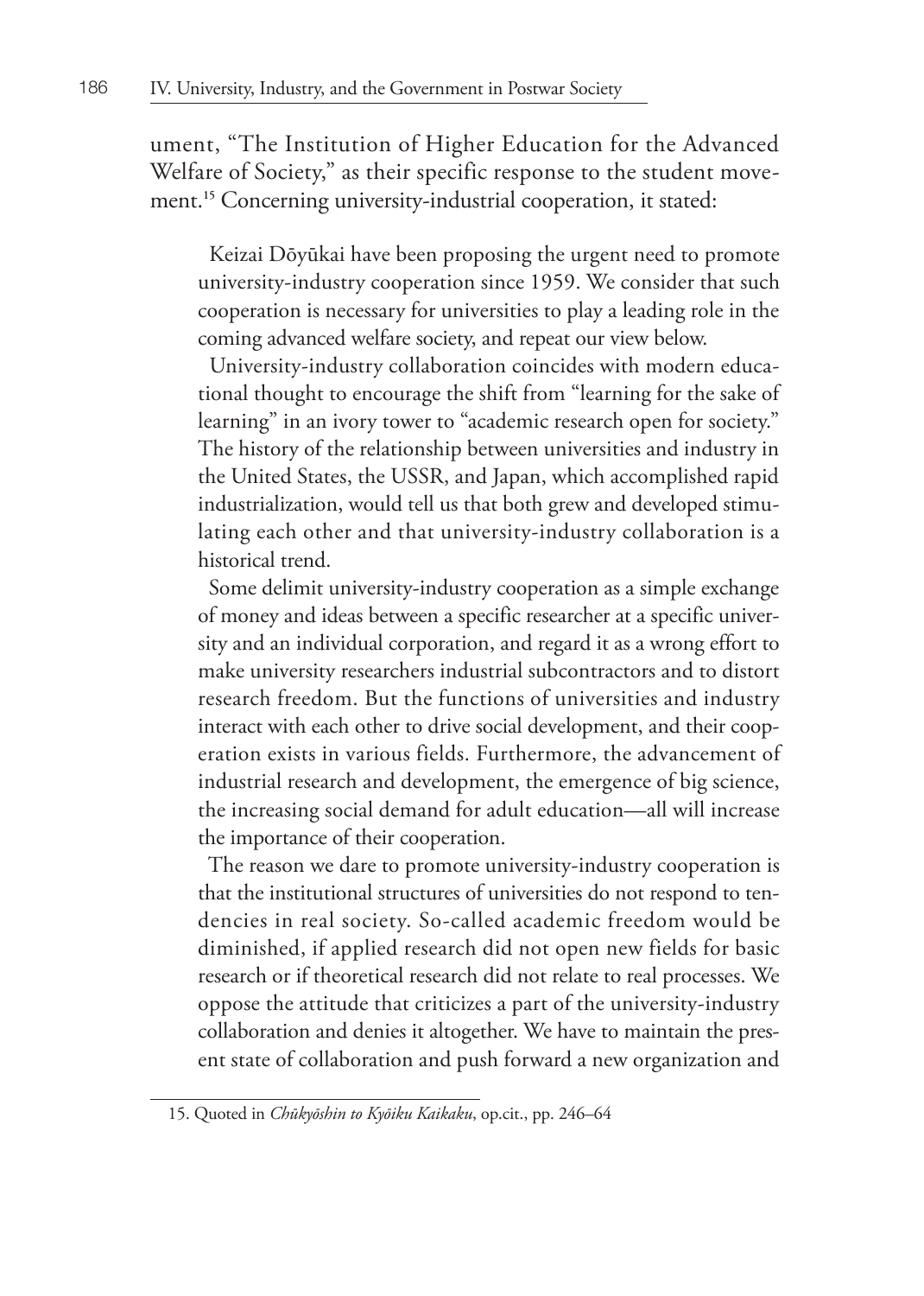rule to correct present errors. The question will arise as to the financial distribution between technological areas relating to production and humanities areas relating to the national and traditional culture and values. This question will be solved by the redistribution of a specific proportion of funding from industry to the latter research areas or by establishing large multi-purpose foundations.**<sup>16</sup>**

After stating its view on university-industry cooperation, Keizai Dōyūkai proposed a plan to reform the university organization, including the recommendation to recruit on a contractual basis and reorganize all universities as non-profit corporations.

In contrast to the industrialists' statement, a statement from the university community clearly showed its more restrictive view on university-industry cooperation. The following is an excerpt from the first report of the Investigative Committee for the Preparation of University Reform at the University of Tokyo, concerned with the university-industry relationship. It told readers that universities were expected to distance themselves from industry, and probably contributed to the further alienation of university researchers from industrial needs:

In relation to the research at the University of Tokyo, there is the problem of so-called "university-industry cooperation." Although the concept of "university-industry cooperation" is not necessarily clear, it would be defined here in the following relatively limited sense: that a university does research through official or unofficial contracts with private corporations, governmental agencies, foundations, and the like for certain commissioned researches and receives financial assistance for research.

University-industry cooperation in this sense has been performed at the University of Tokyo, but the details are not clearly known and are to be duly investigated. At the discussion of the present special committee, the following points have been proposed for universityindustry cooperation.

<sup>16.</sup> Ibid., p. 255.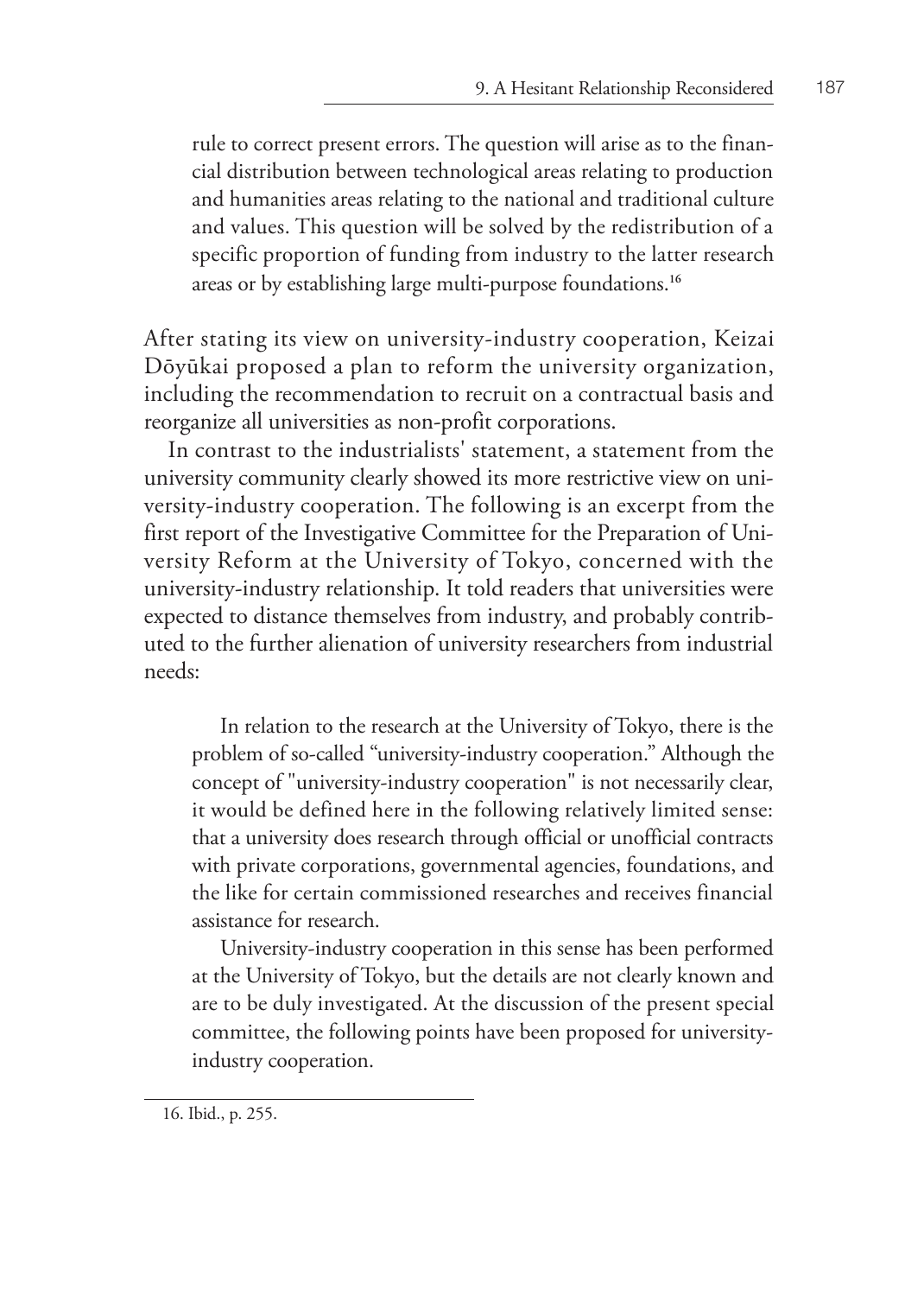First, the issues of university-industry cooperation lie in the danger that scholarly research would be subservient to the interest of the investor. It is felt, for instance, that the publication of data and research results might be restricted, and that the preconditions of research and, in an extreme case, the conclusion itself might be circumscribed. In other cases, the content of research is regarded as secondary, and the commissioned research is utilized for authorization under the name of the University of Tokyo. To avoid such misconduct, the plan and results of the research and its accounting data should be open for various commissioned research.

Second, how to place emphasis among various topics during research (and education) at universities is clearly influenced by the prosecution of commissioned research and the like. But we should absolutely avoid the possibility that the selection of research planning be determined by the factor in conflict with the prerequisites of academic pursuits. It is certainly desirable that university research receive stimulation from the practical needs of society and play an active role as an intellectual center of society. … But if such factors as the interest of a specific corporation, which are in conflict with the prerequisites of academic research, influence the policy and planning of research and education, it would result that the autonomy of scholarship is lost. For university-industry cooperation, therefore, careful consideration and institutional regulation are needed to protect academic freedom. Furthermore, if university-industry cooperation is done over a long period and a close connection emerges between commissioned faculty and such investors as corporations and governments, the autonomy of researchers would be lost without their being aware. This is the problem of "the decadence of a researcher," and each faculty member must always be careful.

And third, one of the reasons large-scale university-industry cooperation is under way in certain specific departments is that the expenditures of the government for research and education are very low. It must be said, for instance, that because of extremely meager financial conditions at universities, it is necessary to rely on commissioned research fees and others from corporations in order to guide and educate graduate research. In other words, because university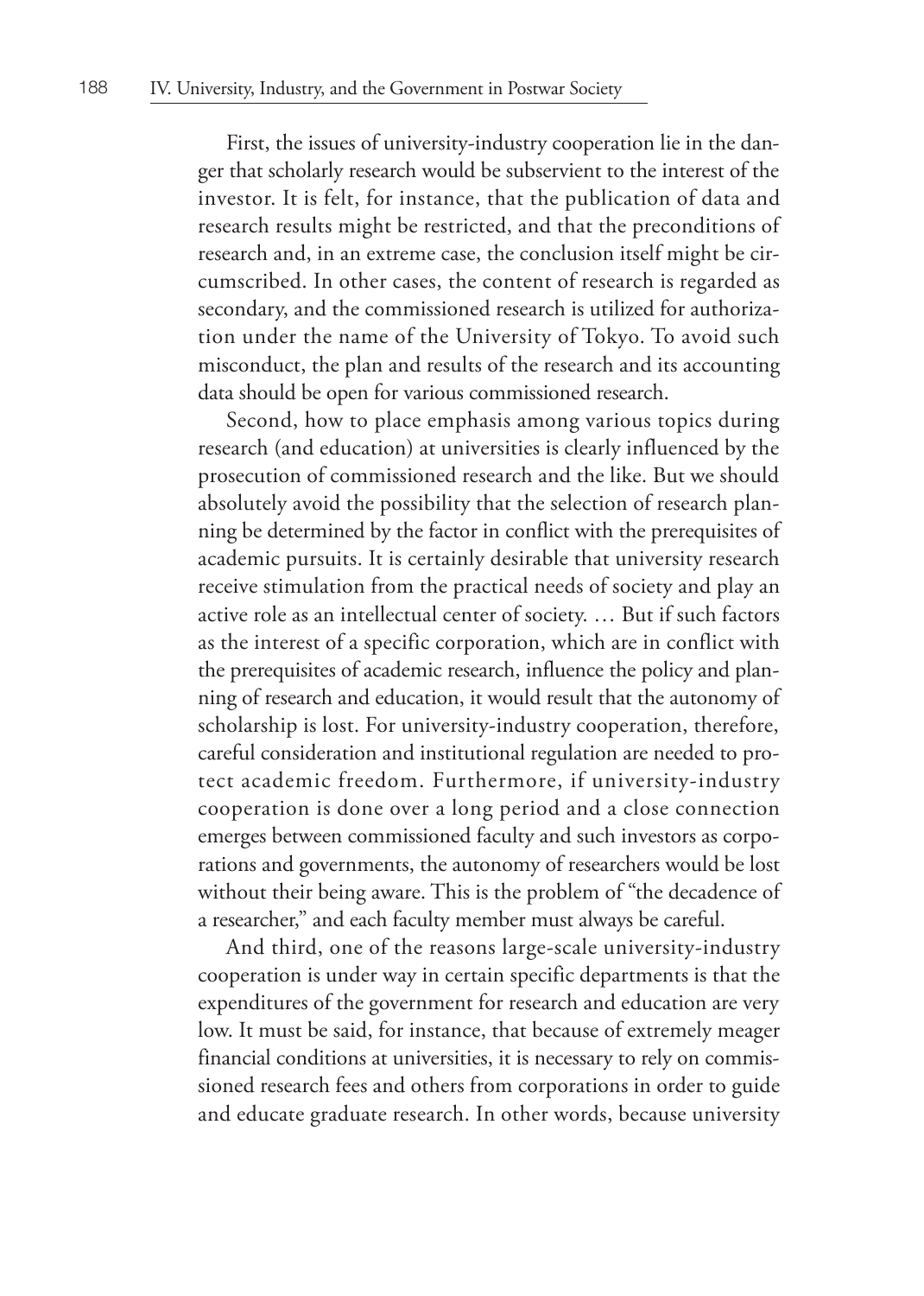faculty are able to receive such commissioned research fees from industry, … the meager financial situation of the universities is covered up. It is necessary to improve the financial situation of the universities drastically in order for them to perform scholarly research and education in an autonomous way.**<sup>17</sup>**

The statement seems to have accurately represented the thinking of the faculty of national universities. It constituted the formal stance of a leading national university toward collaboration with industry. Despite the strong requests and demands from industry, Japanese universities tended toward restriction of collaboration with industry in the 1970s. These restrictions began to be moderated only in the 1980s; as the editors of an educational journal put it, in a special issue on university-industry collaboration, "the allergic response to the universities-and-industry collaboration is recently diminished."**<sup>18</sup>**

In this history of the hesitant relationship between universities and industry in postwar Japan, the role of university engineers in industrial development was in general rather implicit and indirect. Most of them did not commit themselves to making industrial innovations or selling their technological ideas. Perhaps one of their important roles was to mediate technological ideas between academic and industrial engineers or among industrial engineers. National and university research laboratories as well as annual meetings of academic societies provided occasions for such engineers to exchange important technical information. On a less formal level, university professors took the initiative in constructing a network of academic and industrial engineers, and made information on new technological ideas flow through that network.**<sup>19</sup>**

<sup>17. &</sup>quot;Daigaku Kaikaku Junbi Chōsakai Daiichiji Hōkokusho (The First Report of the Investigative Committee for the Preparation of the University Reform)" (October 1969), on pp. 99–100. It is an unpublished report preserved at the Centenary History Archival Center of the University of Tokyo. I am grateful to the late archivist Minoru Nakano of the Center for having informed me of this document.

<sup>18.</sup> *IDE*, no. 244, p. 5.

<sup>19.</sup> Nikkei Sangyo Shimbun, ed., *Nihon Gijutsu Jinmyaku* (*Human Networks of Technologies in Japan*) (Tokyo: Nihon Keizai Shimbunsha, 1989) recounts some fifty such networks in various technological and bio-medical fields.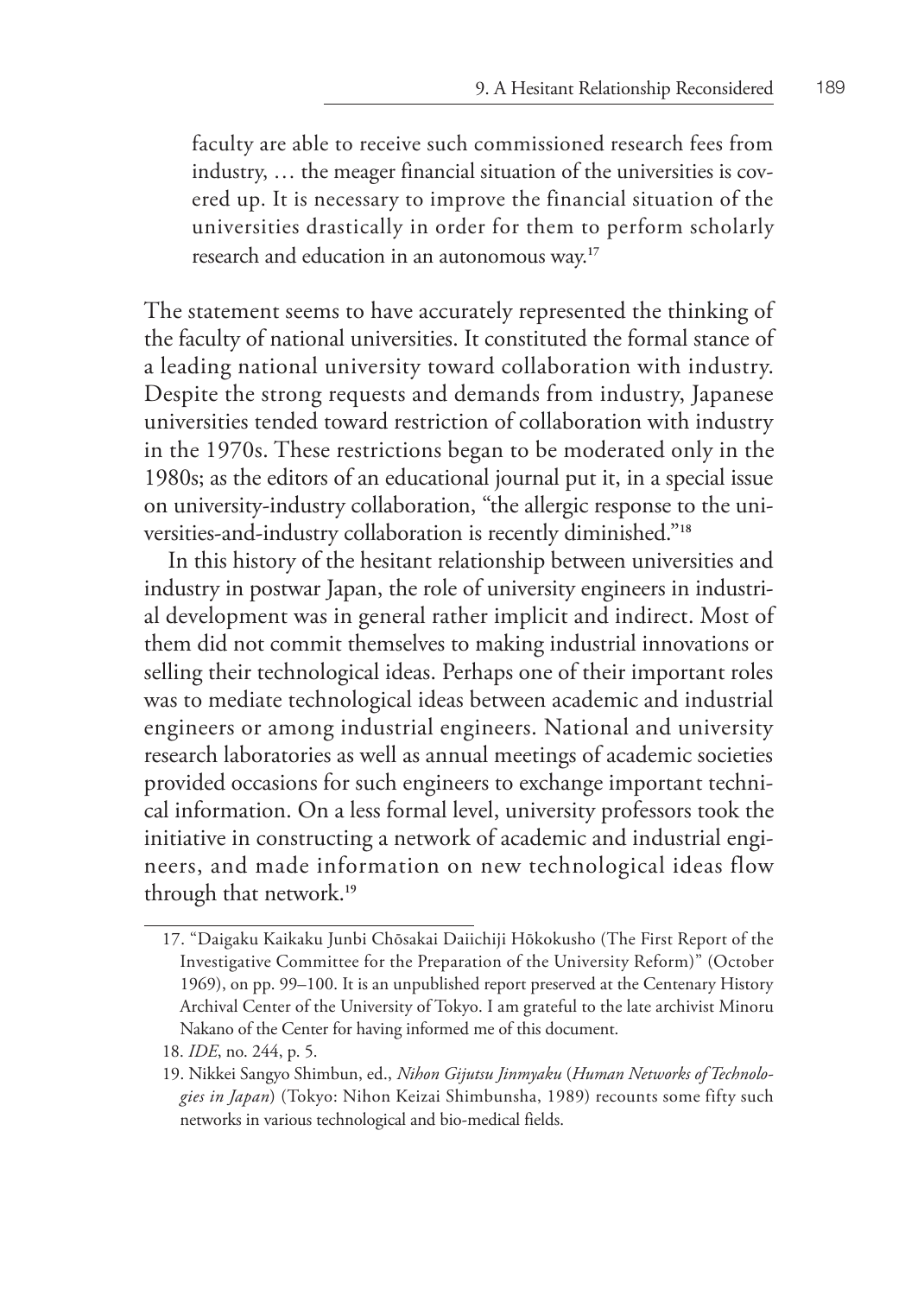The history of an instrument manufacturer shows the ways in which such networking worked in an almost ideal manner. This company, Murata Seisakusho, developed from being a small ceramics manufacturer into a leading high-tech electronics instrument company. In the process of its postwar development, its president, Akira Murata, received pivotal advice from Tetsurō Tanaka, a member of the engineering faculty at Kyoto University. Tanaka knew the interesting dielectric characteristic of a certain titanium alloy, and at a meeting of the *Kenkyū Tonarigumi* he recommended that Murata manufacture some products using this material. Murata followed advice and produced a titanium alloy condenser with the close collaboration of Tanaka's laboratory at Kyoto University.**20** When Murata was later at a loss as to what other products might use the piezo-electric characteristics of this titanium alloy, Tanaka again gave him the crucial advice that it could be used as a filter for radio waves; Murata Seisakusho became a leading manufacturer of radio wave filters, which eventually has led to their production for mobile telephones.<sup>21</sup> The history of Murata Seisakusho tells us that one of its managerial philosophies was "to borrow wisdom from experts," and that such a policy has worked throughout its history.**<sup>22</sup>**

The fruitful collaboration between Murata and Tanaka may not be a typical case in the history of university-industry collaboration in postwar Japan. But their give-and-take relationship seems to reflect well the postwar situation of university-industry cooperation.

#### *8. Conclusion*

The year 1945 marked a watershed in the history of universityindustry cooperation in Japan. In prewar Japan, such a cooperative

<sup>20.</sup> Murata Seisakusho Gojūnenshi Hensan Iinkai, *Fushigi na Ishikoro no Hanseiki: Murata Seisakusho Gojūnenshi* (*A Half Century of Wonderful Stones: The Fifty Year History of Murata Seisakusho*) (Kyoto: Murata Seisakusho, 1996), pp. 15–20.

<sup>21.</sup> Ibid., p. 60. The professor and the manager had, however, conflict over whether the filter be applied to expensive high-performance receivers or economical radios. 22. Ibid., p. 47.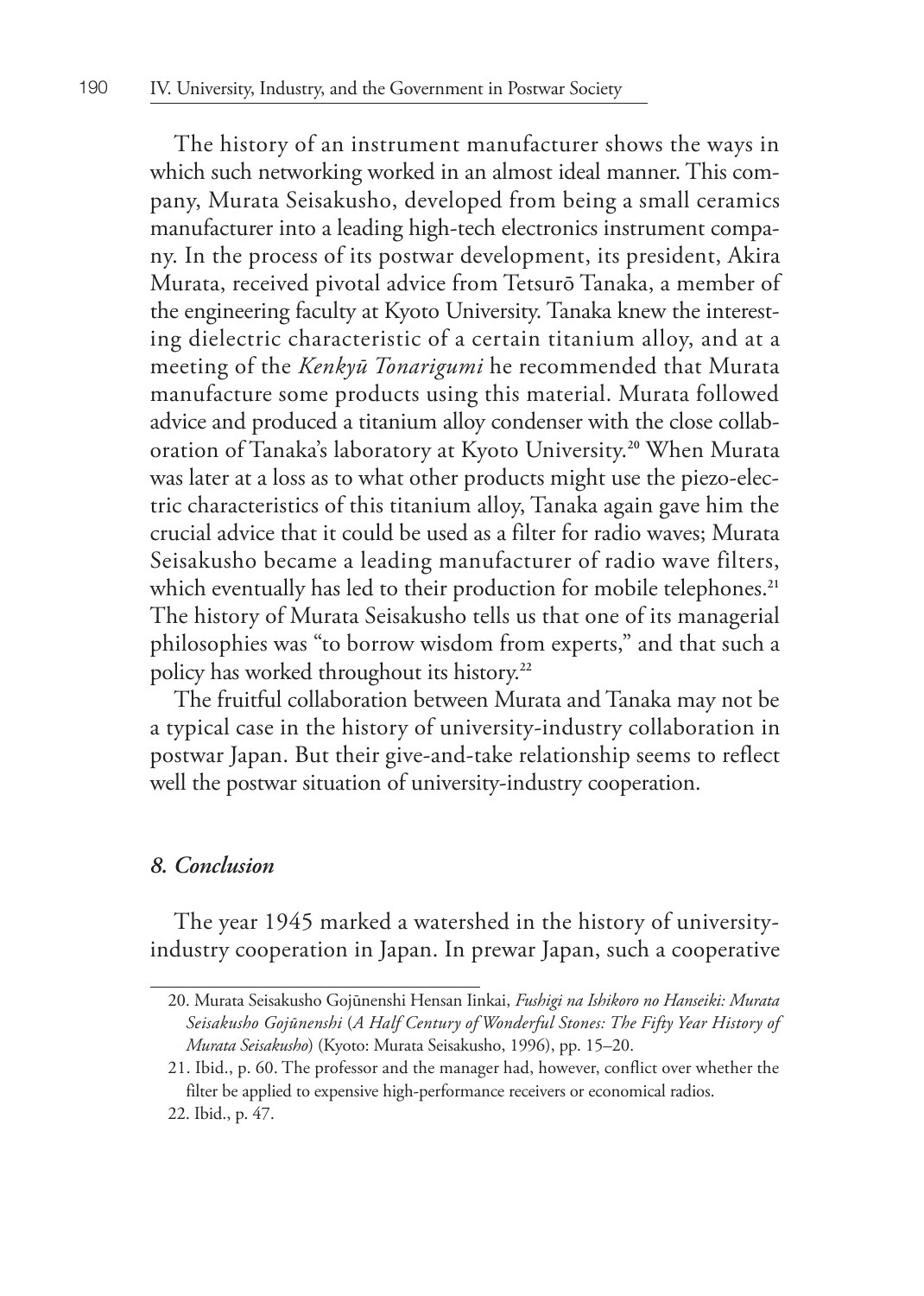relationship was encouraged by the government and enhanced by the nationalistic environment. Not only those corporations that had made fortunes through war-related transactions but also those beneficent industrialists who succeeded in business were potential sources for prewar Japanese universities in expanding their research facilities and organizations. Large corporations donated money to establish foundations whose mission was to promote academic research activities, but did not establish their own research laboratories. As Barkhausen noted, there was no industrial laboratories at firms under Mitsubishi or Sumitomo. Many research efforts necessary for industrial innovation were, consequently, conducted at university laboratories.

The close prewar relationship between universities and industry was broken in 1945, and a new relationship was constructed. GHQ, most of whose influential members were Americans, attempted to disband the old university system and to implement a more democratic one. Although there were some discrepancies in their views of the role of the university in postwar Japanese society, university researchers lost their corporate patrons and had to continue their scientific investigations in extremely poor facilities for more than a decade. During that period, Japanese industrial corporations vigorously imported foreign technologies, bypassing Japanese university researchers. Large corporations began to establish their own central research laboratories and even recruited competent engineers from universities.

In the decade after Sputnik, the need for university-industry cooperation was increasingly recognized and budgets for scientific and engineering departments were greatly increased in order to remedy the material and institutional deficiencies at universities. University faculty began to receive financial support from industrial firms through the conduit of nonprofit organizations. However, the university reform caused by student protests in the late 1960s again restricted the cooperative relationship between university faculty and industry. It was only in the 1980s that the close cooperation between the universities and industries was generally encouraged by government agencies, including the Ministry of Education.